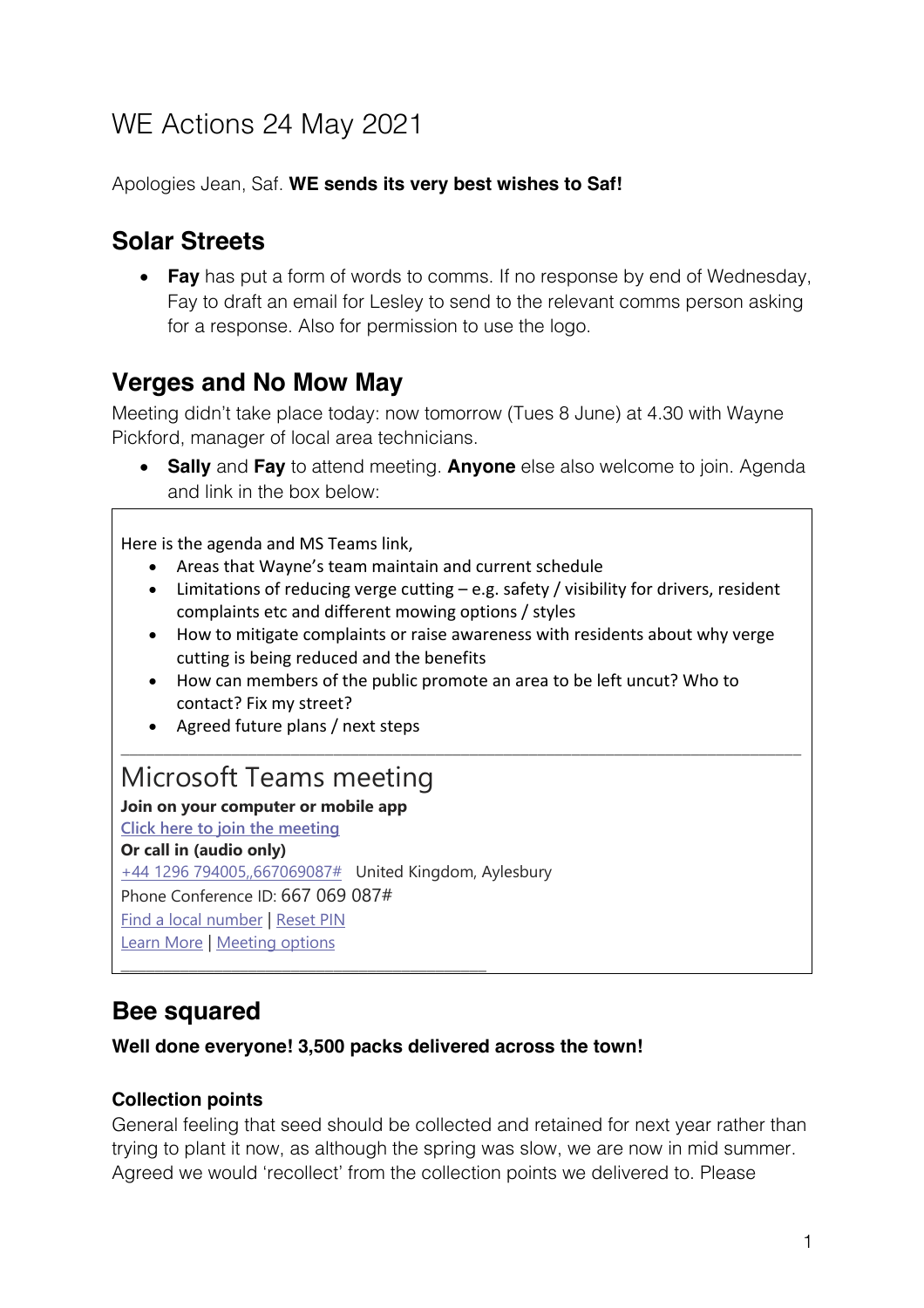collect before next week's meeting. We will then tally how many we have left, and find which of us has a nice cool shed to store the seed until next year.

List below shows who took seed to which collection points.

- **Ellen** and **Sally** please can you collect yours
- **Sally** as Jean is away, are you able to ask someone to collect Jean's?
- **Lesley** and **Marten** would you be able to collect Saf's? Say if that isn't possible.

|       | Who/School                            | Address 1                       | Address 2                          | Address 3    | Post code       | handing out or<br>collection station? | number? up and | running?   | photo? | post on social<br>media? |
|-------|---------------------------------------|---------------------------------|------------------------------------|--------------|-----------------|---------------------------------------|----------------|------------|--------|--------------------------|
| Jean  | anon                                  | 11 Telford Way                  |                                    |              | <b>HP13 5EB</b> | collection station                    |                | 25 yes     |        |                          |
| Jean  | anon                                  | 43 Green Road                   | <b>Terriers</b>                    |              | <b>HP13 5AZ</b> | collection station                    |                | 25 yes     |        |                          |
| Jean  | anon                                  | 43 Disraeli Crescent            |                                    |              | HP13 SEL        | collection station                    |                | 25 yes     |        |                          |
| Jean  | Jean                                  | 12 Tancred Road                 |                                    |              | HP13 5EF        | collection station                    |                | 25 yes     |        |                          |
| Jean  | anon                                  | 280-282 Hughenden Road          |                                    |              | HP13 5PE        | collection station                    |                | 25 yes     |        |                          |
| Jean  | anon                                  | Hughenden Community Shop        |                                    |              | <b>HP14 4NX</b> | collection station                    |                | 25 yes     |        |                          |
| Jean  | anon                                  | 6 Coates Lane                   |                                    | High Wycombe | HP13 5HE        | collection station                    |                | 25 yes     |        |                          |
| Sally | Sally                                 | next door.                      |                                    |              |                 | collection station                    | 50             |            |        |                          |
| Sally | <b>Cllr Zahir Mohammed</b>            | 5 Cressex Road                  |                                    | High Wycombe | <b>HP12 4PG</b> | collection station                    | 50             |            |        |                          |
| Sally | Nigel                                 | appletrees                      | Pinewood Road                      | Sands        | <b>HP12 4DD</b> | collection station                    | 50             |            |        |                          |
| Sally | Alan Hill                             | 28 Deeds Grove                  |                                    | High Wycombe | <b>HP12 3NU</b> | collection station                    | 50             |            |        |                          |
| Sally | <b>Cllr Mohammed Ayub</b>             | 3 Mount Close                   |                                    | High Wycombe | <b>HP12 3PE</b> | collection station                    | 50             |            |        |                          |
| Sally | Cllr Maz Hussain                      | 42 Eaton Ave                    |                                    | High Wycombe | <b>HP12 3BP</b> | collection station                    | 50             |            |        |                          |
| Sally |                                       |                                 |                                    |              |                 | collection station                    | 50             |            |        |                          |
| Sally | $\mathbf{z}_1$                        |                                 |                                    |              |                 | collection station                    | 50             |            |        |                          |
| Ellen | Cllr Mel Smith                        | 23 Pheasant Drive Downley       |                                    | <b>Bucks</b> | <b>HP13 5JH</b> | collection station                    | 50             |            |        |                          |
| Ellen | Sue Hynard                            | 14 Priory Avenue                |                                    | High Wycombe | <b>HP13 6SH</b> | collection station                    |                | 50 yes     |        |                          |
| Ellen | <b>Cllr Paul Turner</b>               | 1 Curlew Close                  | Downley                            | High Wycombe | <b>HP13 5JY</b> | collection station                    |                | 50 yes     |        |                          |
| Ellen | one more in downley                   |                                 |                                    |              |                 | collection station                    | 50             |            |        |                          |
| Ellen |                                       | 168 Amerham Road                |                                    |              | <b>HP13 5AF</b> | collection station                    | 50             |            |        |                          |
| Saf   | Cllr Saf Raja                         | 19 Arnison Ave                  |                                    |              | <b>HP13 6DD</b> | collection station                    |                | 25 not yet |        |                          |
| Saf   | Dennis Kebabs                         | 8 Oxford Street                 |                                    |              | <b>HP11 2DG</b> | collection station                    |                | 25 yes     |        |                          |
| Saf   | <b>Shafiq Computer Gallery</b>        | 12 Whitehart Street             |                                    |              | <b>HP11 2HL</b> | collection station                    |                | 25 yes     |        |                          |
| Saf   | Hills Café                            | 162 Micklefield Road            |                                    | High Wycombe | <b>HP13 7HA</b> | collection station                    |                | 25 yes     |        |                          |
| Saf   | <b>Wrights Meadow Centre</b>          | <b>Wrights Meadow Road</b>      |                                    |              | <b>HP11 1SQ</b> | collection station                    |                | 25 yes     |        |                          |
| Saf   | Peter Cartwright                      | 54 Guinions Road                |                                    |              | <b>HP13 7NX</b> | collection station                    |                | 25 yes     |        |                          |
| Saf   | Cllr Arif Hussain                     | Roosters                        | 7 Oxford Street                    |              | <b>HP11 7DG</b> | collection station                    |                | 25 yes     |        |                          |
| Saf   | Cllr Julia Wassell                    | Quaker Meeting H 25 London Road |                                    | High Wycombe | ??              | collection station                    |                | 25 yes     |        |                          |
| Saf   | One can                               | 11B Duke Street                 |                                    |              | <b>HP13 6EE</b> | handing out                           |                | 25 n/a     |        |                          |
| Saf   | anon                                  | 35 Verney Ave                   |                                    |              | <b>HP13 7NX</b> | collection station                    |                | 25 yes     |        |                          |
| Saf   | anon                                  | 54 Tyzak Road                   |                                    |              | <b>HP13 7PT</b> | collection station                    |                | 25 yes     |        |                          |
| Saf   | anon                                  | 9 Brands Hill Ave               |                                    |              | <b>HP13 5PZ</b> | collection station                    |                | 25 yes     |        |                          |
|       | <b>Charmaine Community Allotments</b> |                                 |                                    |              |                 |                                       |                |            |        |                          |
|       | Charmaine community fridge            |                                 |                                    |              |                 |                                       |                |            |        |                          |
|       | Penelope Cllr Darren Hayday           |                                 | to be posted some in marlow Bottom |              |                 |                                       |                |            |        |                          |

#### **Buzz on social media**

• **Everyone** please to use their social media accounts to ask for people to scan the QR code or go to the website to enter their postcode or address to show that the seed has been planted. This is the link to the page where they enter their address: https://climateactionnow.uk/groups/wycombe/wycombeecology/bees/ive-planted-wild-flowers/

#### **Lessons learned**

• **Penelope** to schedule a separate meeting with those directly involved (when Jean is back from holiday)

### **PPE recycling**

• **Lesley** to look at this link, and then talk to her Fire Authority colleagues to see if this is a good idea or not, and report back next week: https://www.reworked.com/product/ppe-recycling-box-face-mask-covidwaste/